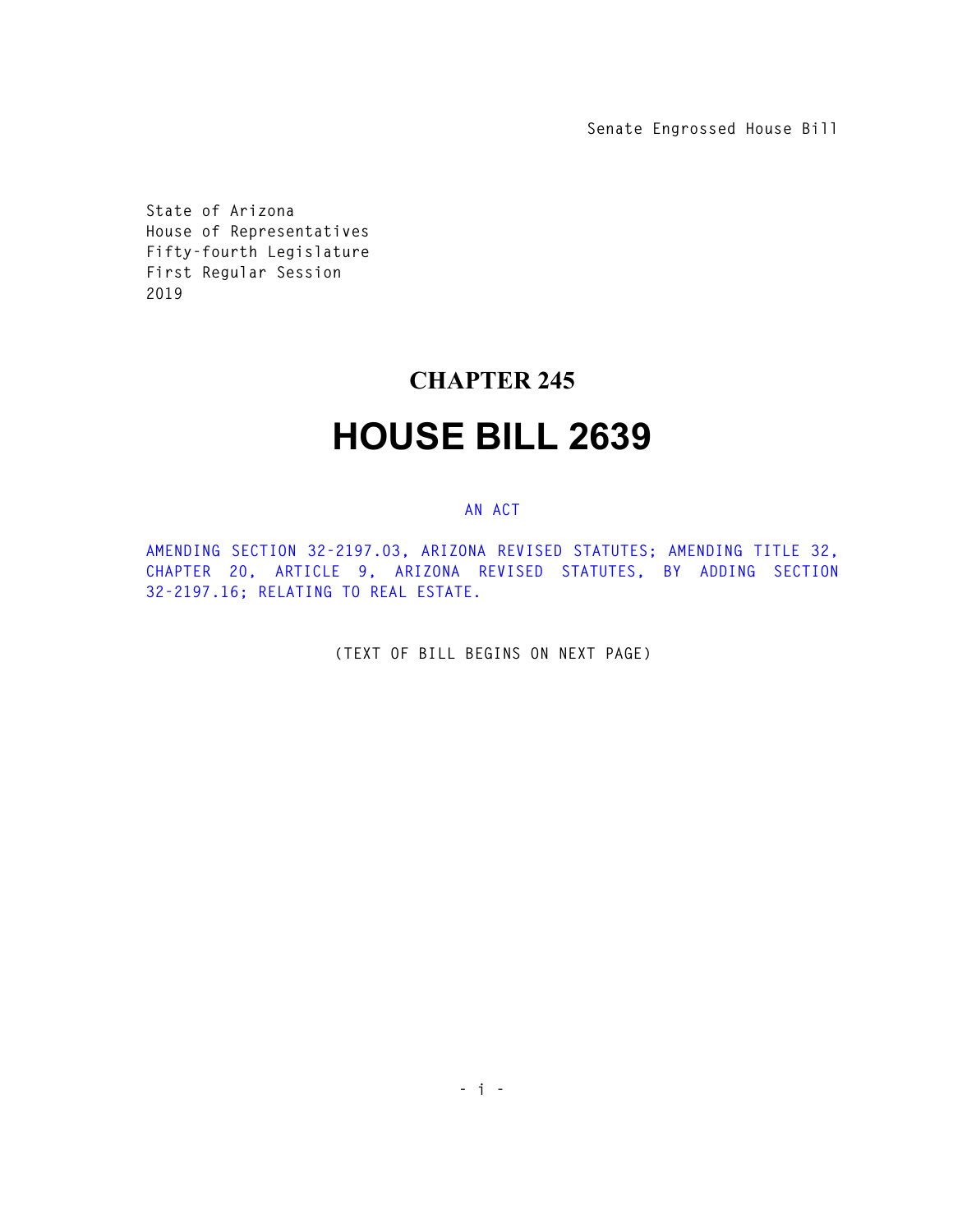**1 Be it enacted by the Legislature of the State of Arizona: 2 Section 1. Section 32-2197.03, Arizona Revised Statutes, is amended 3 to read: 4 32-2197.03. Purchase agreements; rescission of contract or 5 agreement; cancellation or termination of 6 timeshare interests 7 A. A PURCHASE AGREEMENT SHALL BE IN WRITING AND SHALL BE SIGNED BY 8 THE PURCHASER. THE DEVELOPER SHALL GIVE THE PURCHASER A PAPER COPY OF THE 9 PURCHASE AGREEMENT WHEN THE PURCHASER SIGNS THE PURCHASE AGREEMENT. 10 A. B. The purchaser may rescind the purchase agreement without 11 cause of any kind by sending or delivering A written notice of rescission 12 by midnight of the seventh TENTH calendar day following the day on which 13 the purchaser or prospective purchaser executed the purchase agreement. 14 The rescission rights shall be conspicuously disclosed in the purchase 15 agreement. If the developer allows the rescission period to extend beyond 16 the seven TEN calendar days, the rescission period disclosure in the 17 purchase agreement shall reflect the longer period of time. The 18 disclosure required by this subsection shall be printed immediately before 19 the space reserved in the purchase agreement for the signature of the 20 purchaser and shall include the following information: 21 1. The purchaser may cancel the purchase agreement without a 22 penalty or obligation within seven TEN calendar days, OR ANOTHER TIME 23 PERIOD IF APPLICABLE, after the purchaser signs the purchase agreement. 24 2. If the purchaser decides to cancel the purchase agreement, the 25 purchaser shall notify the seller in writing of the purchaser's intent to 26 cancel. 27 3. The purchaser's notice of cancellation is effective on the date 28 the cancellation is sent and shall be sent to the seller at the seller's 29 address. The seller's address and telephone number shall be listed on IN 30 the purchase agreement. 31 4. The purchaser may execute all closing documents in advance. 32 However, the closing, as evidenced by delivery of the deed or other 33 document, is prohibited before the seven TEN calendar day cancellation 34 period expires. 35 C. THE DENIAL OF A PURCHASER'S RIGHTS UNDER THIS SECTION WITHOUT A 36 GOOD FAITH LEGAL BASIS CONSTITUTES AN UNLAWFUL PRACTICE UNDER SECTION 37 44-1522. THE ATTORNEY GENERAL MAY INVESTIGATE AND TAKE APPROPRIATE ACTION 38 AS PRESCRIBED BY TITLE 44, CHAPTER 10, ARTICLE 7. 39 B. D. This section applies to any timeshare plan approved by the 40 commissioner pursuant to either article 4 of this chapter or this article, 41 regardless of the date of issuance of the public report.**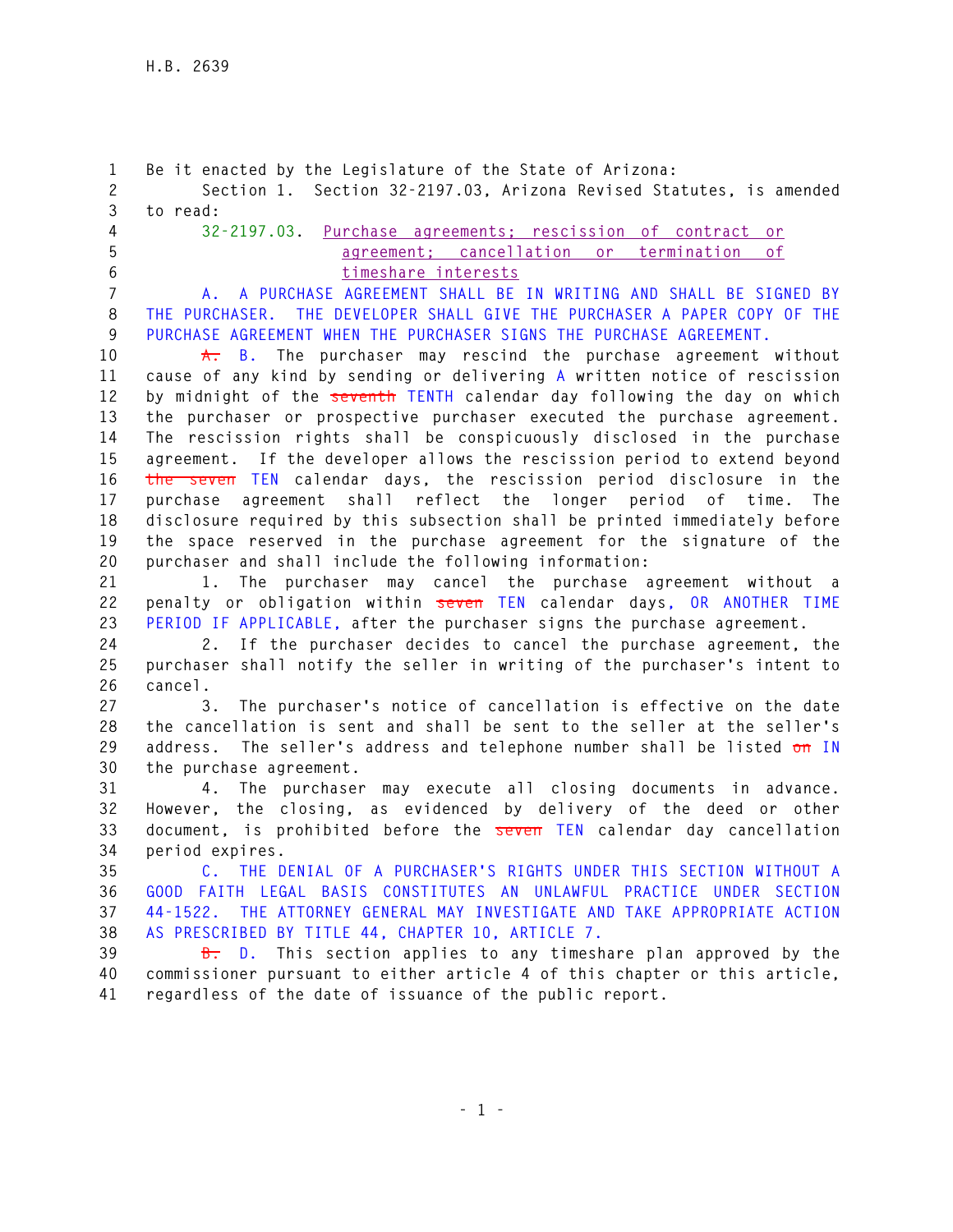**1 Sec. 2. Title 32, chapter 20, article 9, Arizona Revised Statutes, 2 is amended by adding section 32-2197.16, to read: 3 32-2197.16. Separate disclosures 4 A. THE PURCHASE AGREEMENT MUST CONTAIN A SEPARATE DISCLOSURE 5 DOCUMENT THAT DISCLOSES ALL OF THE FOLLOWING IN AT LEAST TEN-POINT TYPE: 6 1. IF THE PURCHASER SIGNS THE PURCHASE AGREEMENT, THE PURCHASER HAS 7 TEN DAYS TO CANCEL THE PURCHASE AGREEMENT WITHOUT A PENALTY. 8 2. IF THE PURCHASER SIGNS THE PURCHASE AGREEMENT, THE PURCHASER MAY 9 BE RESPONSIBLE FOR PAYING MAINTENANCE FEES, TAXES AND OTHER ASSESSMENTS 10 EVERY YEAR FOR THE DURATION OF OWNERSHIP. 11 3. TIMESHARES ARE NOT INVESTMENTS. 12 4. THE PURCHASE AGREEMENT IS FINAL AND ANY CONFLICTING STATEMENTS 13 MADE BY THE SELLER ARE NOT PART OF THE PURCHASE AGREEMENT. 14 5. THE PURCHASER HAS THE RIGHT TO FILE A CONSUMER COMPLAINT WITH 15 THE ATTORNEY GENERAL. 16 B. BEFORE ENTERING INTO A PURCHASE AGREEMENT, THE SELLER MUST 17 PROVIDE THE PURCHASER WITH A SEPARATE DISCLOSURE DOCUMENT TO ADEQUATELY 18 INFORM THE PURCHASER OF THE PURCHASER'S ACTUAL AND POTENTIAL LIABILITIES 19 UNDER THE PURCHASE AGREEMENT. AT A MINIMUM, THIS SEPARATE DISCLOSURE 20 DOCUMENT MUST CONSPICUOUSLY DISCLOSE ALL OF THE FOLLOWING: 21 1. THE DURATION OF THE TIMESHARE AGREEMENT ENTERED INTO BY THE 22 PURCHASER OR WHETHER THE AGREEMENT HAS NO SET DURATION. 23 2. A GOOD FAITH ESTIMATE OF THE TOTAL POTENTIAL FINANCIAL 24 OBLIGATION OF THE PURCHASER DURING THE FIRST YEAR OF OWNERSHIP THAT 25 INCLUDES ADDITIONAL CHARGES TO WHICH THE PURCHASER MAY BE SUBJECT DURING 26 THE FIRST YEAR OF OWNERSHIP, INCLUDING ALL POTENTIAL ASSESSMENTS. THE 27 DISCLOSURE SHALL BE AS FOLLOWS: 28 (a) IF THE MAXIMUM AMOUNT OF THE FIRST YEAR'S ASSESSMENTS IS KNOWN 29 AT THE TIME OF PURCHASE, THE DISCLOSURE MUST DISCLOSE THE MAXIMUM AMOUNT 30 OF THESE ASSESSMENTS AND THE ASSESSMENTS LEVIED FOR EACH OF THE PREVIOUS 31 THREE YEARS, IF AVAILABLE. 32 (b) IF THE MAXIMUM AMOUNT OF THE FIRST YEAR'S ASSESSMENTS IS 33 UNKNOWN AT THE TIME OF PURCHASE, THE DISCLOSURE MUST PROVIDE THE PURCHASER 34 WITH THE FOLLOWING: 35 (i) NOTICE THAT THE PURCHASER WILL BE REQUIRED TO PAY ASSESSMENTS 36 IN ADDITION TO THE DISCLOSED PURCHASE PAYMENT AND THAT THE AMOUNT OF THOSE 37 ASSESSMENTS IS CURRENTLY UNKNOWN. 38 (ii) A STATEMENT DISCLOSING THE ASSESSMENTS LEVIED FOR EACH OF THE 39 PREVIOUS THREE YEARS, IF AVAILABLE, AND A GOOD FAITH ESTIMATE OF THE FIRST 40 YEAR'S ASSESSMENTS THAT IS AT LEAST THE HIGHEST AMOUNT ASSESSED DURING ANY 41 OF THE PREVIOUS THREE YEARS BASED ON THE TIMESHARE INTEREST BEING OFFERED. 42 (iii) UNLESS THE PURCHASE AGREEMENT PROVIDES FOR A LIMIT ON 43 ASSESSMENTS DURING THE FIRST YEAR OF OWNERSHIP, AN AFFIRMATIVE STATEMENT 44 THAT THERE IS NO LIMIT ON THE ASSESSMENTS THAT THE PURCHASER MAY BE 45 CHARGED IN THE FIRST YEAR OF OWNERSHIP.**